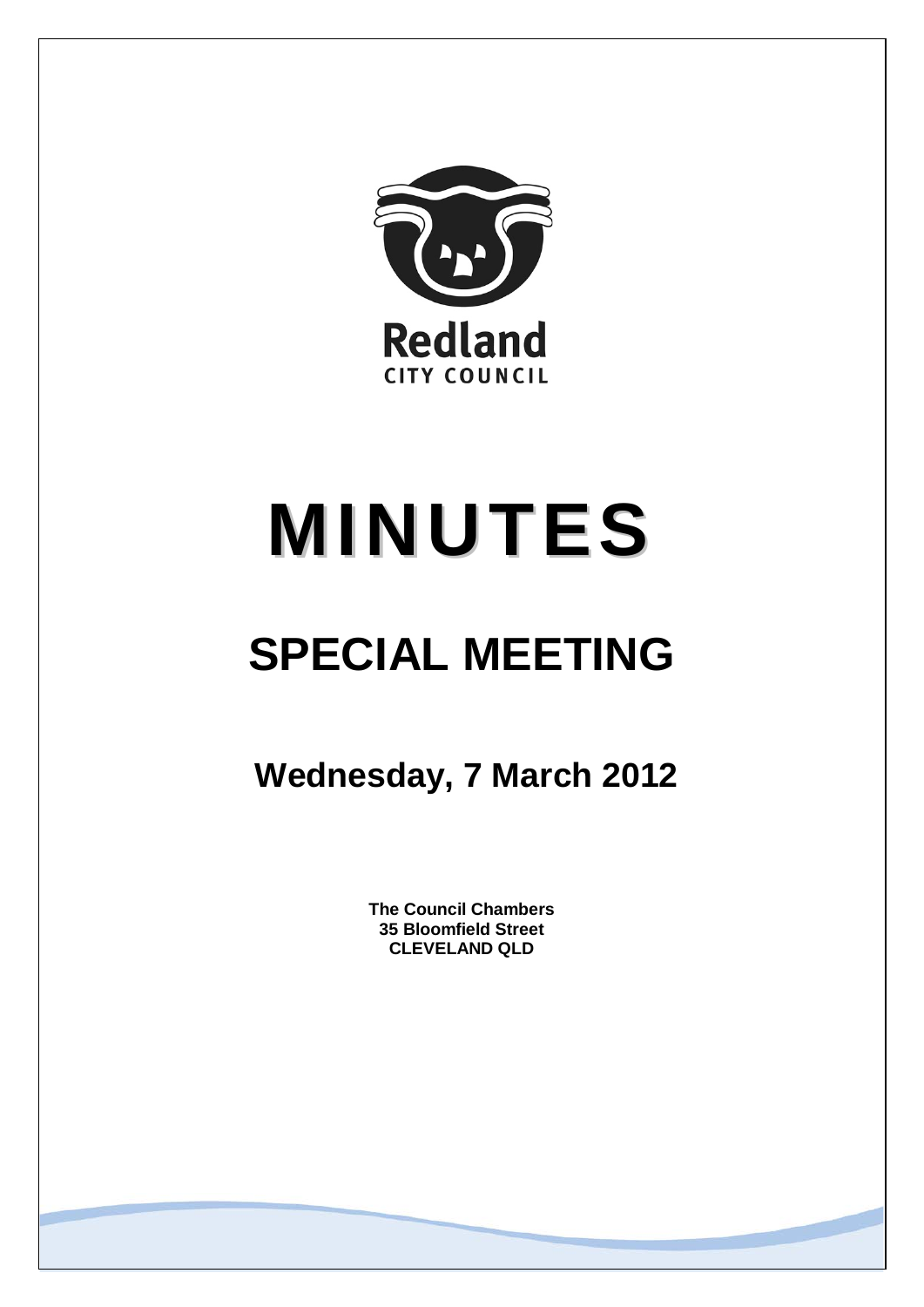# **Table of Contents**

| Item         |                                                               | <b>Subject</b>                                     | Page No |
|--------------|---------------------------------------------------------------|----------------------------------------------------|---------|
|              |                                                               |                                                    |         |
| 1            |                                                               |                                                    |         |
| $\mathbf{2}$ | RECORD OF ATTENDANCE AND LEAVE OF ABSENCE 1                   |                                                    |         |
| 3            | <b>MATERIAL PERSONAL INTEREST AND CONFLICT OF INTEREST  1</b> |                                                    |         |
| 4            |                                                               |                                                    |         |
|              | 4.1                                                           |                                                    |         |
|              |                                                               | 4.1.1 UPDATE ON STRATEGIC INVESTMENT OPPORTUNITY 2 |         |
| 5            |                                                               |                                                    | 3       |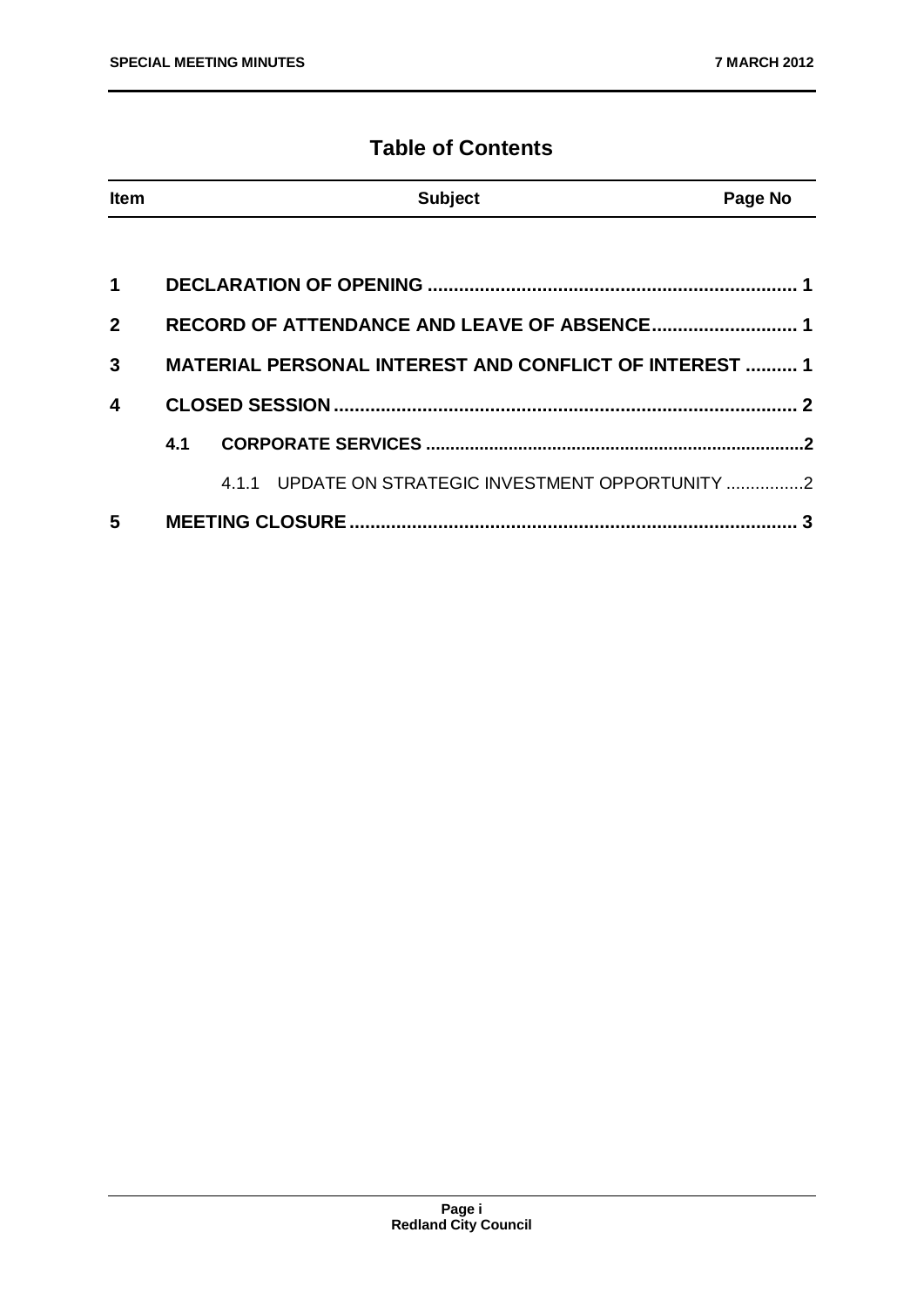# <span id="page-2-0"></span>**1 DECLARATION OF OPENING**

The Mayor declared the meeting open at 1.03pm.

# <span id="page-2-1"></span>**2 RECORD OF ATTENDANCE AND LEAVE OF ABSENCE**

Members:

| Cr M Hobson PSM     | Mayor                                     |
|---------------------|-------------------------------------------|
| Cr W Boglary        | <b>Councillor Division 1</b>              |
| Cr C Ogilvie        | <b>Councillor Division 2</b>              |
| Cr D Henry          | <b>Councillor Division 3</b>              |
| Cr B Townsend       | Councillor Division 5 – entered at 1.05pm |
| Cr T Bowler         | <b>Councillor Division 6</b>              |
| Cr M Elliott        | Deputy Mayor and Councillor Division 7    |
| <b>Cr K Reimers</b> | <b>Councillor Division 8</b>              |
| Cr H Murray         | <b>Councillor Division 10</b>             |

# Executive Leadership Group:

| Mr G Stevenson PSM | <b>Chief Executive Officer</b>                      |
|--------------------|-----------------------------------------------------|
| Mr N Clarke        | <b>General Manager Governance</b>                   |
| Mrs L Rusan        | <b>General Manager City Services</b>                |
| Mr M Drydale       | <b>General Manager Corporate Services</b>           |
| Mrs T Averay       | General Manager Environment Planning & Development  |
| Officers:          |                                                     |
| Mr B Lewis         | Manager Contracts, Acquisitions, Fleet & Facilities |
| Mr M Elliott       | <b>Property Services Manager</b>                    |

# Minutes:

| Mrs J Parfitt | Corporate Meetings & Registers Team Leader |
|---------------|--------------------------------------------|
|               |                                            |

# **ABSENT**

Cr J Burns, Councillor Division 4 Cr K Williams, Councillor Division 9

## <span id="page-2-2"></span>**3 MATERIAL PERSONAL INTEREST AND CONFLICT OF INTEREST**

Nil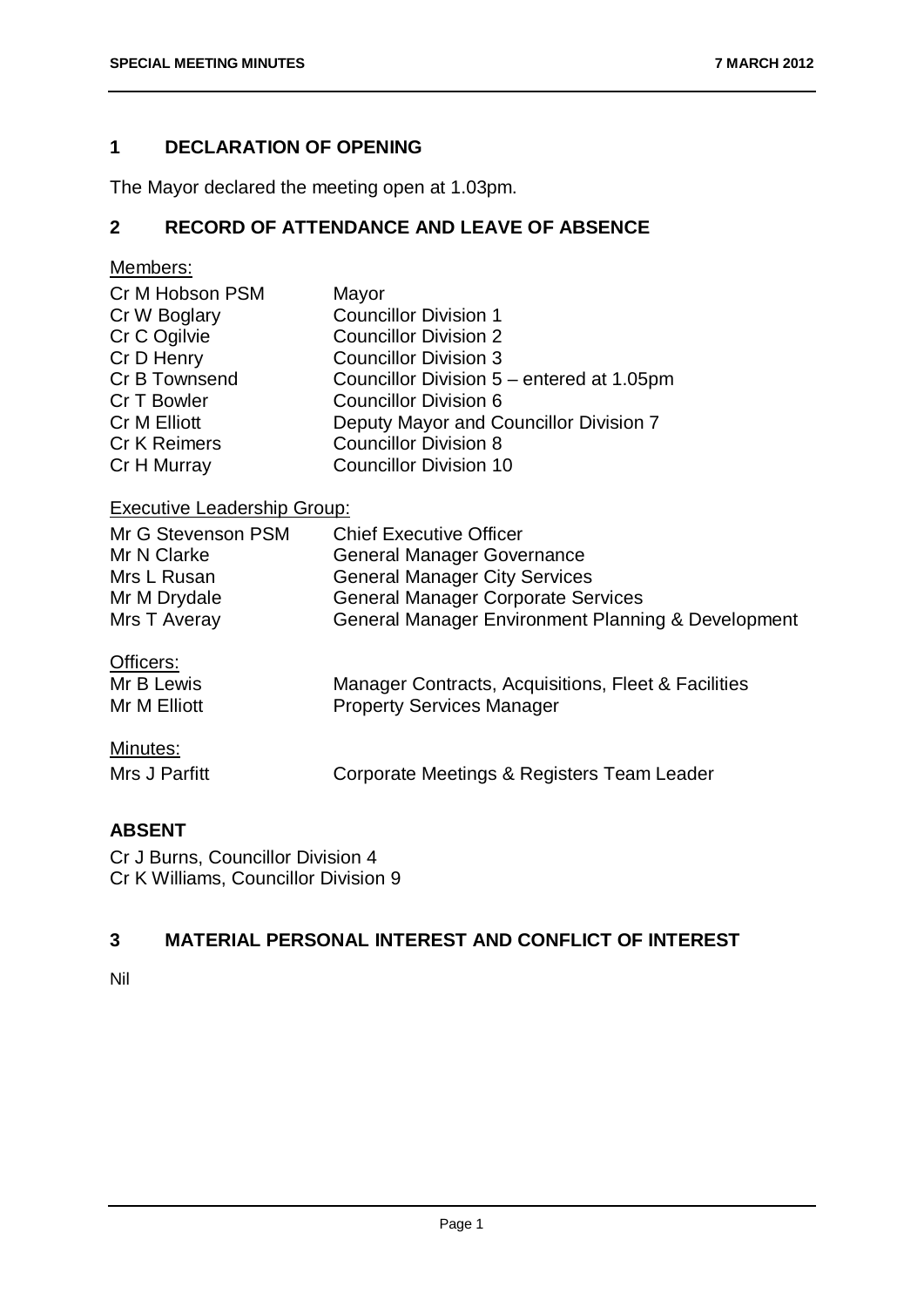### <span id="page-3-0"></span>**4 CLOSED SESSION**

#### **MOTION TO CLOSE MEETING AT 1.04PM**

| Moved by:    | Cr D Henry   |
|--------------|--------------|
| Seconded by: | Cr W Boglary |

That the meeting be closed to the public pursuant to section 72(1) of the *Local Government (Operations) Regulation2010* to discuss the following item:

#### **4.1.1 Update on Strategic Investment Opportunity**

*The reason that is applicable in this instance is as follows:*

*"(e) contracts proposed to be made by it;"*

CARRIED

#### **MOTION TO REOPEN MEETING AT 1.17PM**

| Moved by:    | Cr T Bowler  |
|--------------|--------------|
| Seconded by: | Cr M Elliott |

That the meeting again be opened to the public.

#### CARRIED

#### <span id="page-3-1"></span>**4.1 CORPORATE SERVICES**

### <span id="page-3-2"></span>**4.1.1 UPDATE ON STRATEGIC INVESTMENT OPPORTUNITY**

| <b>Dataworks Filename:</b>  | L.118490/118607/118487/118703/118846/301332                        |
|-----------------------------|--------------------------------------------------------------------|
| <b>Responsible Officer:</b> | <b>Martin Drydale</b><br><b>General Manager Corporate Services</b> |
| Author:                     | <b>Mery Elliott</b><br><b>Property Services Manager</b>            |

#### **EXECUTIVE SUMMARY**

A confidential report from General Manager Corporate Services was discussed in closed session.

#### **COUNCIL RESOLUTION**

| Moved by:    | <b>Cr C Ogilvie</b> |
|--------------|---------------------|
| Seconded by: | <b>Cr W Boglary</b> |

#### **That Council resolve to:**

**1. Authorise the Chief Executive Officer to make, vary or discharge a contract for the purchase of premises as described in the Officer's Preferred Option in this report;**